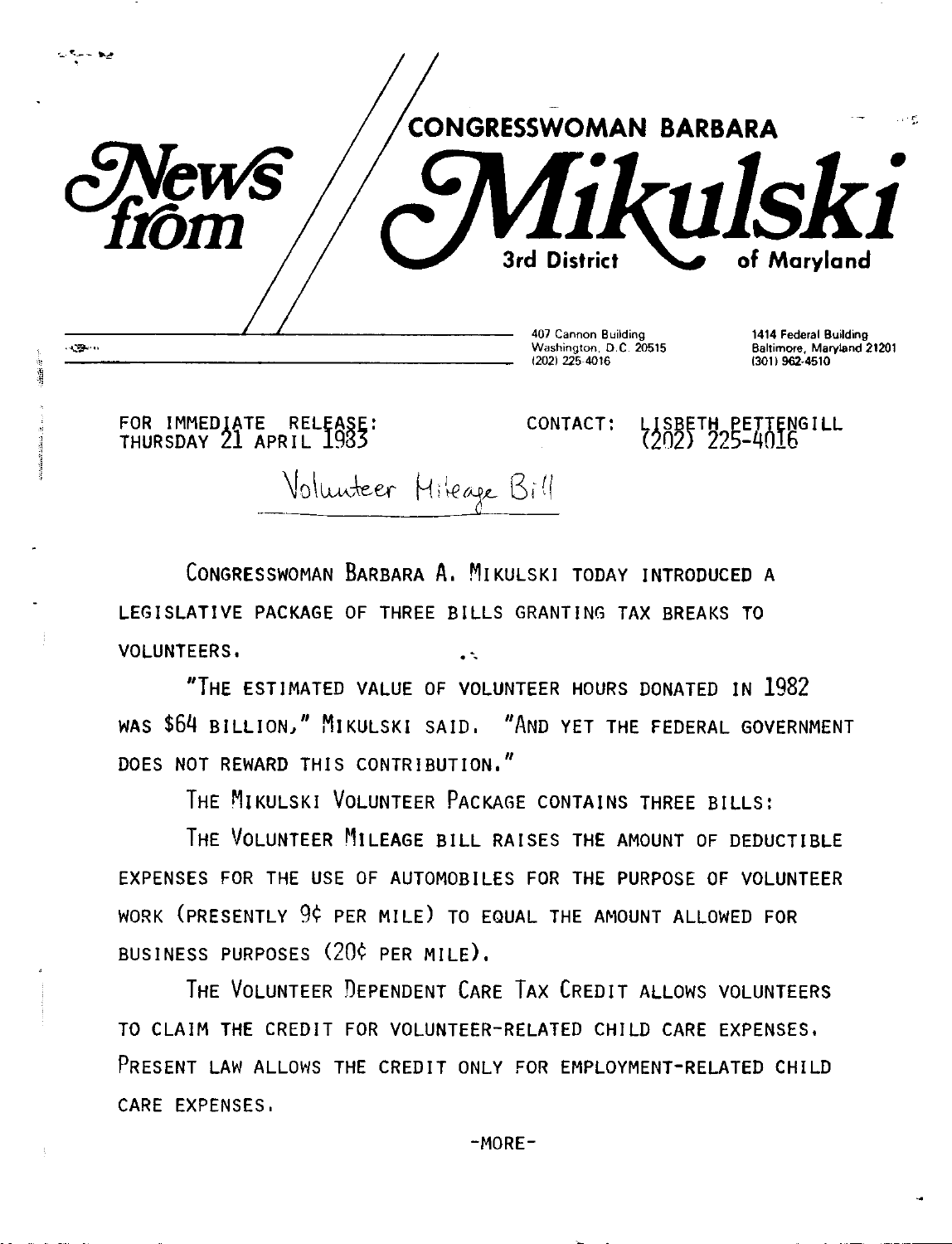THE VOLUNTEER TAX CREDIT GRANTS AN INCOME TAX CREDIT TO AMERICANS WHO DONATE A MINIMUM OF 50 HOURS PER YEAR FOR VOLUNTEER SERVICE,

"THE WORK OF VOLUNTEERS IS AN ESSENTIAL, POSITIVE COMPONENT OF OUR SOCIETY," SAID MIKULSKI AS SHE INTRODUCED THE PACKAGE. "VOLUNTEERS STAFF HELP-LINES IN BATTERED WOMEN'S SHELTERS. VOLUN-TEERS SAVE LIVES FIGHTING FIRES IN RURAL COMMUNITIES, VOLUNTEERS DELIVER MEALS ON HHEELS TO ELDERLY PEOPLE WHO CAN REMAIN AT HOME BECAUSE VOLUNTEERS LOOK AFTER THEIR NUTRITIONAL NEEDS,"

MIKULSKI NOTED THAT THIS IS NATIONAL VOLUNTEERS WEEK, "J THINK IT'S HIGH TIME THE FEDERAL GOVERNMENT DID MORE THAN JUST RECOGNIZE THE PRICELESS CONTRIBUTION VOLUNTEERS MAKE TO OUR LIVES AND TO OUR ECONOMY, Ir's TIME TO REWARD THAT CONTRIBUTION,"

THE MIKULSKI VOLUNTEER PACKAGE WAS REFERRED TO THE HOUSE COMMITTEE ON *HAYS* AND MEANS.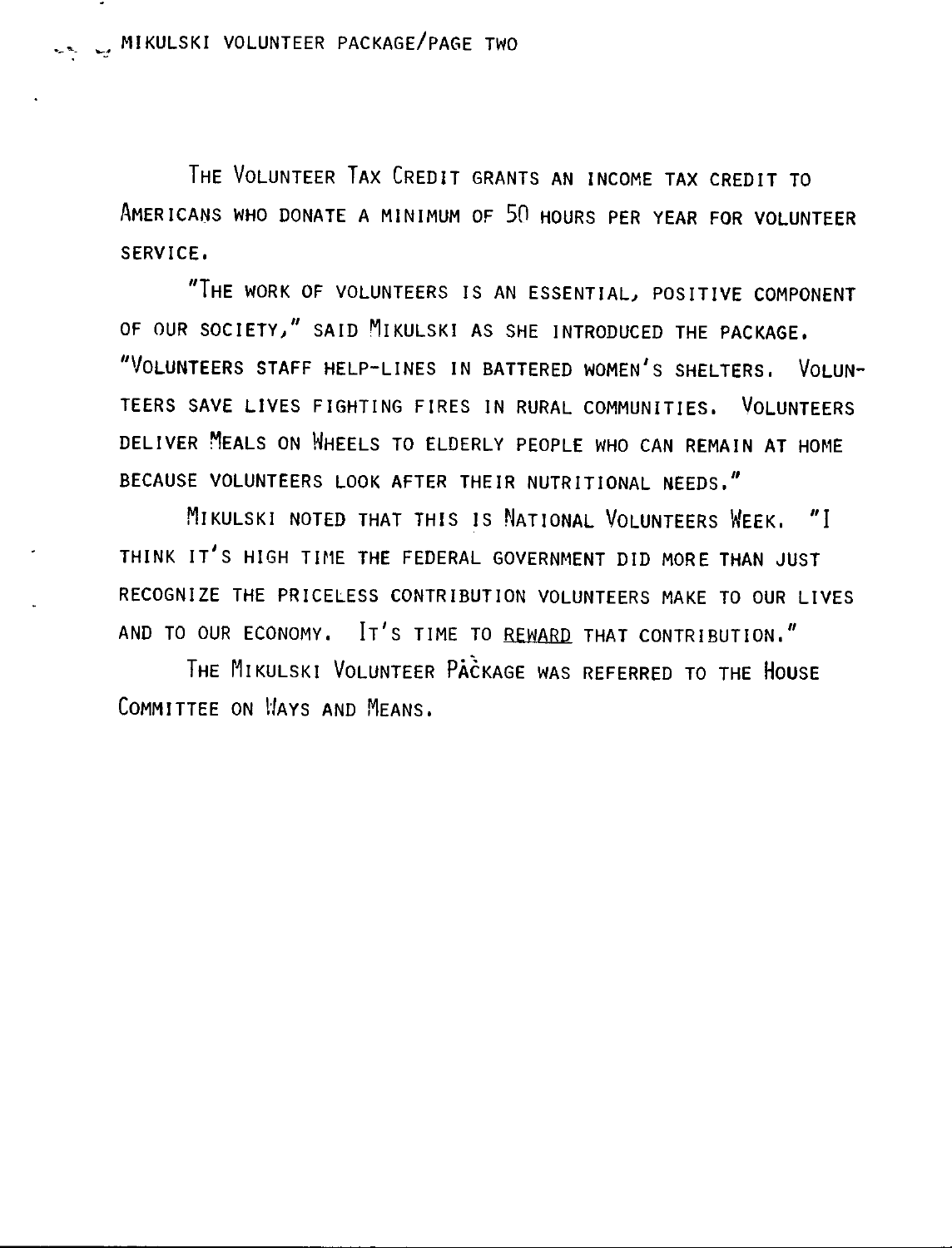IFrom the Washington Inquirer, Apr. 22. 19831

# THE MAHATMA HOAX (By Patrick J. Buchanan)

To those who stayed up past midnight, Academy Awards Night became Gandhi Night. Eight Oscars. Best Actor for Ben<br>Kingsley, Best Director for Sir Richard<br>"Call me Dickle") Attenborough. Best film of 1982.

If, however, a fraction of what I have finished reading for the third time in the March Commentary-"The Gandhi Nobody Knows" by critic and novelist Richard Grenier-is true, Hollywood was had. A "plous fraud," Grenier says of the film, pacifist propaganda, a rank distortion of the record of a man and his movement, hoked up for reasons of Indian pride and prejudice.

Durporting to be an independent and<br>honest account, the film was heavily fi-<br>nanced by the government of Indira Gandhi, with the screenplay "checked and rechecked by Indian officials at every stage. often by the Prime Minister herself, with close consultations on plot and even cast-<br>ing." (Can anyone imagine Hollywood sitting still for eight Oscars for a USIA-subsidized patriotic and pro-American film<br>checked and rechecked for plot and characfilm ter by Ronald Reagan?)

Far from being the loving and caring<br>father and husband of Attenborough's portrayal, Gandhi was "monstrous" toward<br>wife and children, writes Grenier. After kicking wife "Ba" out of his bedroom for the last 40 years of their life, Gandhi took to bedding down in the buff with teenage girls who gave him a daily mandatory body massage "testing" his vow of chastity. Refusing his wife the penicillin that could have saved her life, "considering it alien medicine." he watch her die on a noble principle that did not prevent his own taking of quinine to cure malaria. The Mahatma's morbid preoccupation with enemas and excreta-the Indian "edification of filth" in V.A. Naipul's phrase-is better related elsewhere

While the hero of the film is a saintly man, a martyr for whom non-violence is constant theme and crowning virtue, Grenter's Gandhi is an opportunist, a late-bloom-<br>ing pacifist for whom non-violence is a selective tactic.

Nowhere in the film are we introduced to Gandhi's other record in South Africa.<br>During the "Kaffir Wars," he was a regular Gunga Din, who "volunteered to organize a brigade of Indians to put down a Zulu uprising, and was decorated himself for valor under fire." In 1918, approaching fifty, he remained a zealot of the empire, writing the British Viceroy: "I have an idea that if I become your recruiting agent-in-chief. I might rain men upon you . . . I would make India offer all her able-bodied sons a sacrifice to the empire at this critical moment."

Pacifism was not infrequently discarded. As the British Raj was winding down, "suddenly Gandhi began endorsing violence, left, right and center . . . He hiersed the Nawah of Maler Kotla when he gave order to shoot ten Muslims for every Hindu killed in his state. He sang the praises of Subhas Chandra Bose, who . . . organized in Singapore an Indian National Army with which he hoped to conquer India with Japanese support, establishing a totalitarian dictator-

ship."<br>
During the independence era rioting,<br>
Gandhi proclaimed, "If the whole of Calcut-<br>
ta swims in blood it will not dismay me. For<br>
"

it will be a willing sacrifice of the innocent."<br>For other peoples, other advice. To the<br>Jews facing Hitler's holocaust, he recom-

mended collective suicide, a moral example that would leave a "rich heritage to mankind." The Czechs should march out unarmed, he said, and face the Wermacht. His advice to embattled Britain after Dunkirk:

"Let them (the Nazis) take possession of your beautiful island with your many beautiful buildings. You will give all these, but neither your souls nor minds."

No record has been found of the response of The Fuhrer, then bestriding the Continent from the Atlantic wall to the Russian<br>steppes, on receiving his "Dear Friend"<br>letter from Gandhi, urging an embrace of all races and peoples.

In a film subsidized and overseen by the Indian Government, one might expect that Indira's father, Pandit Nehru, would emerge saintly while Mohammed All Jinnah, the Father of Pakistan, would be painted sinister; but the trashing of the British Raj and romanticizing of Indian Rule approaches the preposterous.

The Amritsar massacre of 1919, in which British troops cut down hundreds of Indian demonstrators, is recounted in loving detail. Yet not one scene from the year-long orgy of rape and atrocity that attended Indian independence in which an estimated four million Hindu and Moslem men, women and children were stabbed, hacked, butchered and bludgeoned to death.

When Sir Dickle captured the Best Picture award, he pronounced it a tribute to Gandhi and Gandhi's message for us all. a message repeated through the film: "Tyrants and murderers can seem invincible at the time, but in the end they always fall. Think of it. Always.'

The tyrants of Gandhi's time were Stalin and Hitler. The first died in his hed: his tyranny endures and encompasses a third of the globe. The second, Hitler, died in his bunker, his Third Reich demolished, his death camps dismantled, because millions of Americans and British and Russians refused to live by the pacifist nonsense preachedbut not always practiced-by Mahatma Gandhi.e

## **VOLUNTEERS**

## **HON. BARBARA A. MIKULSKI** OF MARYLAND

IN THE HOUSE OF REPRESENTATIVES

# Thursday, April 21, 1983

**e Ms. MIKULSKI. Mr. Speaker, on** the occasion of National Volunteers Week, I am today introducing my volunteer legislative package.

The work of volunteers is an essential, positive component of our society. Volunteers ataff help-lines in battered women's shelters, giving comfort and<br>information to victims of domestic violence. Volunteers save lives fighting fires in rural communities. Volunteers<br>deliver Meals on Wheels to elderly people who can remain at home because volunteers look after their nutritional needs. The estimated value of hours donated in 1982 was \$64 billion.

The three bills in the volunteer<br>package adjust the Tax Code to reflect the vital contributions volunteers make to our lives everyday

The volunteer mileage bill raises the amount of deductable expenses for the use of automobiles for the purpose of volunteer work to equal the amount of the deduction allowed for business purposes. In Baltimore, the Meals on

Wheels program delivers more than 2.000 meals everyday by driving more than 150,000 miles per week. Drivers who use their cars to volunteer deserve the same tax break as drivers who use their cars for business-20 cents, not 9 cents per mile.

The volunteer dependent care tax credit bill allows volunteers to claim the dependent care credit for volunteer-related child care expenses. Present law declares only employment-related child care expenses to be eligible for the tax credit, a law reinforcing the fallacy that volunteer work is not real work.

The volunteer tax credit grants an income tax credit to Americans who volunteer a minimum of 50 hours per year. This bill gives minimum monetary recognition to the contribution volunteers make to the national economv.

Together, these bills demonstrate a public/private partnership. The millions of Americans who volunteer are a valuable part of our society. And yet the Federal Government provides few incentives to volunteers. This package of bills takes an important step toward recognizing volunteers' priceless contributions.

I urge my colleagues to demonstrate their support for the outstanding work of volunteers in this country by supporting this package of legislation.<sup>•</sup>

H.R. 1244 A BILL TO CREATE A CAPITAL BUDGET FOR THE **UNITED STATES** 

## **HON. BOB EDGAR**

#### OF PENNSYLVANTA

IN THE HOUSE OF REPRESENTATIVES

### Thursday, April 21, 1983

**. Mr. EDGAR. Mr. Speaker, earlier** this week I had the pleasure of hosting a half-day symposium on Federal capital budgeting and the United States public infrastructure. The gathering was cohosted by my colleague from Pennsylvania, Congressman CLINGER, and organized by the House Wednesday Group. An additional for Political Research, and further assistance was provided by a number of professional organizations. The conference centered on growing concern. about the deteriorating condition of our basic public facilities-roads, bridges, sewers, and buildings.

Along with Congressman CLINGER 1 am the sponsor of H.R. 1244, a bill to create a capital budget for the United States. In addition to requiring the executive branch to submit a capital budget report to Congress each year. this legislation would mandate an inventory and assessment of the Na. tion's public facilities. Such legislation would enable Congress to set spending priorities with a clear understanding of their long-term ramifications for our infrastructure, especially the con**Barbara**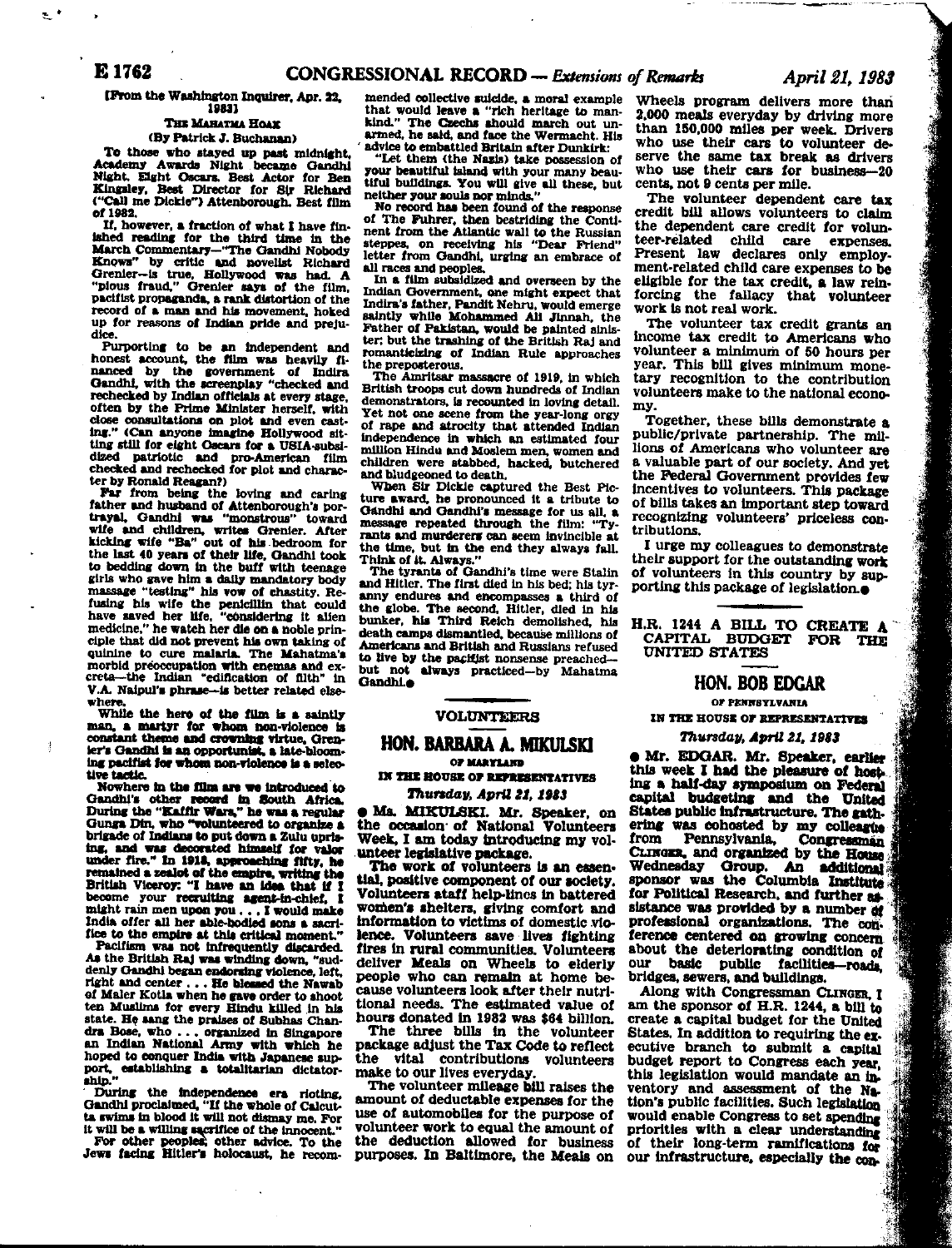ting a report covering fiscal year 1982 on donations received and allocations made from the fund "14×8563 Funds Contributed for the Advancement of the Indian Race. Jureau of Indian Affairs," pursuant to the act of June 6, 1968 (82 Stat. 171, 25 U.S.C. 51): to the Committee on Interior and Inular Affairs.

978. A letter from the Attorney General of he United States, transmitting the annual sport of the Department of Justice coverg fiscal year 1981, pursuant to 28 U.S.C. 52: to the Committee on the Judiciary.

979. A letter from the Director, Adminisrative Office of the United States Courts. ansmitting his annual report for calendar car 1982 on applications for court orders ade to Federal and State judges to permit le interception of wire or oral communicaons, pursuant to 18 U.S.C. 2519(3); to the ammittee on the Judiciary.

980. A letter from the Secretary of Transartation, transmitting a draft of proposed gislation to repeal the prohibition against harging for certain services to vessels of le United States, and for other purposes: the Committee on Merchant Marine and sheries.

981. A letter from the Assistant Secretary the Army (Civil Works), transmitting a port from the Chief of Engineers, on New ogan fishery, California, together with her pertinent reports, in response to a resation adopted May 10, 1977, by the Comittee on Public Works and Transportation the U.S. House of Representatives; to the immittee on Public Works and Transportion.

982. A letter from the Assistant Secretary State for Congressional Relations and<br>e Assistant Secretary of the Treasury for gislative Affairs, transmitting the fifth mual report on progress in enhancing man rights through U.S. participation in ernational financial institutions, pursut to section 701(c) of Public Law 95-118: ntly, to the Committees on Banking, Fince and Urban Affairs and Foreign Afirs.

83. A letter from the Chairman, Interte Commerce Commission, transmitting e 96th annual report of the Commission vering fiscal year 1982, pursuant to secn 10311 of title 49. United States Code; ntly, to the Committees on Energy and mmerce and Public Works and Transpor-.ion.

### **PUBLIC BILLS AND RESOLUTIONS**

Under clause 5 of rule X and clause of rule XXII, public bills and resoluins were introducted and severally ferred as follows:

By Mr. BARNES:

i.R. 2673. A bill to authorize participation the United States in parliamentary conences with the National Congress of azil; to the Committee on Foreign Affairs. By Mr. BATEMAN (for himself, Mr.

SISISKY, and Mr. WHITEHURST):

LR. 2674. A bill to authorize the project navigation at the port of Hampton ads, Va.; to the Committee on Public rks and Transportation.

By Mr. BLAGGI:

R. 2675. A bill to amend title IV of the ial Security Act to provide that informaconcerning an applicant for or recipient aid to families with dependent children it be made available (by the applicable 'e agency) to any Federal, State, or local

enforcement authority who requests i information for use in a felony investion or prosecution; to the Committee on **vs** and Means.

By Mr. BREAUX (for himself and Mr. FORSYTHE):

H.R. 2676. A bill to authorize appropriations through fiscal year 1984 for the National Aquaculture Act; to the Committee on Merchant Marine and Fisheries.

By Mr. BREAUX (for himself, Mr. An-DERSON, Mr. SHUSTER, Mr. FIELDS, Mr. GRAMM. Mr. WILSON, and Mr. TAUZIN):

H.R. 2677. A bill to amend the Interstate Commerce Act to reform and improve regulation of the transportation of oil by pipeline, and for other purposes; jointly, to the Committees on Energy and Commerce and Public Works and Transportation.

By Mr. CHAPPIE:

H.R. 2678. A bill to improve the effectiveness and the efficiency of agricultural price support and production stabilization programs, to increase market opportunities for farmers, and to expedite economic recovery for agriculture; jointly, to the Committees on Agriculture and Foreign Affairs.

By Mr. COLEMAN of Missouri:

H.R. 2679. A bill to amend title 11. United States Code, to provide that certain education loans which are not dischargeable under chapter 7 of such title shall not be dischargeable under chapter 13 of such title; to the Committee on the Judiciary.

By Mr. DE LA GARZA:

H.R. 2680. A bill to amend the Immigration and Nationality Act to establish reasonable standards for owners and operators of international bridges and toll roads and other persons with respect to the duty under such act to prevent the unauthorized landing of aliens; to the Committee on the

Judiciary.<br>By Mr. DINGELL (for himself, Mr. By Mr. DINGELL (for himself, Mr. WIRTH, Mr. BROYHILL, and Mr. RIN-ALDO);

H.R. 2681. A bill to make certain amendments to sections 4, 15, and 15B of the Securities Exchange Act of 1934; to the Committee on Energy and Commerce.

By Mr. ERLENBORN (for himself and Mr. GOODLING):

H.R. 2682. A bill to improve the operations of the bilingual education program by focusing the program on building the capacity of local educational agencies to carry out programs of bilingual education, by broadening the range of instructional approaches eligible for assistance, by targeting assistance on the children of limited English proficiency most in need of such programs, and by providing financial assistance to State educational agencies for reviewing. evaluating, and monitoring programs of bilingual education, and for other purposes; to the Committee on Education and Labor.

By Mr. FLORIO:

H.R. 2683. A bill to amend the Federal Trade Commission Act respecting the application of section 6 of that act to the business of insurance, and for other purposes; to the Committee on Energy and Commerce.

By Mr. FRANK (for himself, Mr. Ep-WARDS of California, Mr. KASTEN-Mr. SEIBERLING, Mr. LEVITAS, Mr. SCHEUER, and Mr. FLORIO):

H.R. 2684. A bill amending the Ethics in Government Act to provide an independent counsel to prosecute contempts certified by the House of Representatives, and for other purposes; to the Committee on the Judiciary.

By Mr. GOODLING:

H.R. 2685. A bill to amend title XVIII of the Social Security Act to provide for coverage of antibiotics administered intravenously at home to patients with a chronic infectious disease requiring long-term intravenous antibiotic therapy; jointly, to the Com-

mittees on Energy and Commerce and Ways and Means.

By Mr. GUARINI (for himself. Mr. STARK, and Mr. FRENZEL).

H.R. 2686. A bill to amend the Internal Revenue Code of 1954 with respect to the treatment of business development companies; to the Committee on Ways and Means. By Mr. HAMMERSCHMIDT:

H.R. 2687. A bill to amend the Internal Revenue Code of 1954 to reduce the holding period required for long-term capital gain or loss treatment; to the Committee on Ways and Means.

By Mr. HOWARD (for himself and Mr. SNYDER) (by request):

H.R. 2688. A bill to transfer the Appalachian Development Highway System to the Secretary of Transportation; to the Committee on Public Works and Transportation. By Mr. HUBBARD (for himself and

Mr. TAUZIN):

H.R. 2689. A bill to authorize appropriations for the fiscal year 1984 for the operation and maintenance of the Panama Canal, and for other purposes; to the Committee on Merchant Marine and Fisheries.

By Mr. HYDE:

 $H.R. 2690. A bill to amend the Internal$ Revenue Code of 1954 to limit the amount of severance taxes imposed by States on oil. natural gas, and coal; to the Committee on the Judiciary.

By Mr. JEFFORDS (for himself and Mr. STANGELAND):

H.R. 2691. A bill to amend the Federal Meat Inspection Act, the Poultry Products Inspection Act, and the Egg Products Inspection Act to authorize the Secretary of Agriculture to determine the degree of inspection to be conducted in meat-, poultry-, and egg-processing plants, and for other purposes; to the Committee on Agriculture.

By Mr. JONES of North Carolina (for himself, Mr. FORSYTHE, Mr. BIAGGI,

Mr. SNYDER, and Mrs. BOXER):

H.R. 2692. A bill to revise the laws regarding the transportation of Government cargoes in U.S.-flag vessels; to the Committee on Merchant Marine and Fisheries. By Mr. LANTOS:

H.R. 2693. A bill entitled: "The Highway Safety Act of 1983"; jointly, to the Committees on Energy and Commerce and Public Works and Transportation.

By Mr. McEWEN:

H.R. 2694. A bill to authorize construction of a modification of the Gallipolis locks and Dam, Ohio River, Ohio and West Virginia, and to insure that this work shall be completed expeditiously; to the Committee on Public Works and Transportation.

By Mr. MACKAY (for himself, Mr. Young of Florida, Mr. BILIRAKIS, Mr. McCOLLUM Mr. SMITH of Florida. Mr. NELSON of Florida. Mr. PEPPER. and Mr. MACK):

H.R. 2695. A bill to deauthorize the Cross-Florida Barge Canal project, to adjust the boundaries of the Ocala National Forest, Fla., and for other purposes; jointly, to the Committees on Public Works and Transportation and Agriculture.

By Ms. MIKULSKI:

H.R. 2696. A bill to amend the Internal Revenue Code of 1954 to provide that the performance of certain volunteer service<br>shall be treated as gainful employment for purposes of the tax credit allowable for expenses for household and dependent care services necessary for gainful employment; to the Committee on Ways and Means.

H.R. 2697. A bill to amend the Internal Revenue Code of 1954 to provide that the standard mileage rate for use of a passenger automobile which may be used in computing the charitable contribution deduction